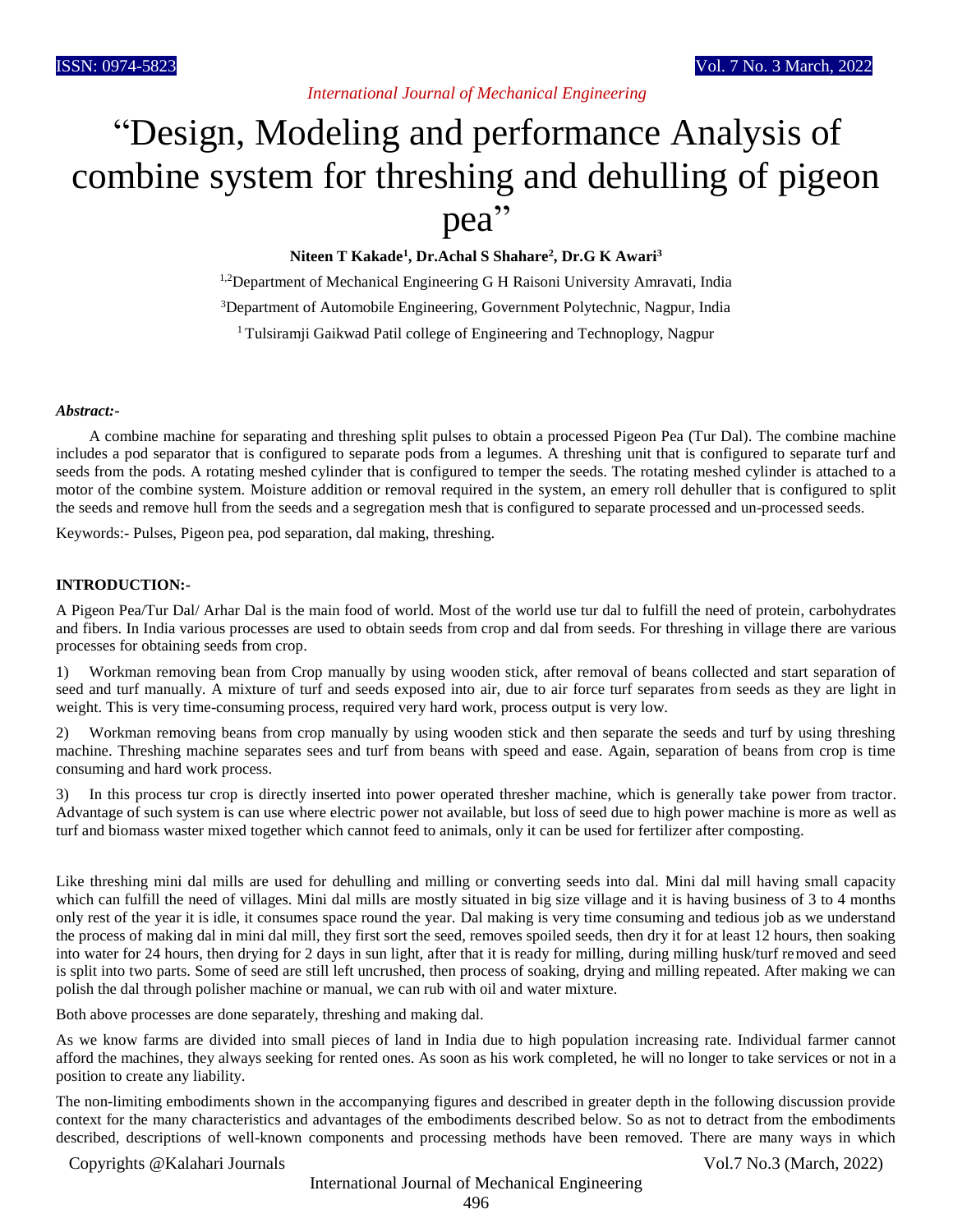embodiments herein may be implemented, but these examples are meant to help those skilled in the art better appreciate how the embodiments herein can be put into effect. To avoid misunderstandings, the examples in this document should not be taken to restrict what is described below.

For the purposes of processing split pulses, a combine machine is still needed to break up and thresh split pulses. A pod separator/threshing unit combination is provided herein to separate and thresh the split pulses, as described in the examples.

## **DESIGN OF MACHINE: -**

Design of machine is mainly considering the major processes like pod separation, threshing, seed sorting, tempering, addition/removal of moistures, dehulling, dal sorting etc.

## **Pod separation**

The pod separator is made up of spikes of metals which are welded over the metal drum which helps to separate the pods from crop. The figure 1 shows the pod separator takes power to rotate from a main shaft of the combine machine. The power is reached through a belt drive of the combine machine.



Figure 1 – Pod Separator

## **Seed Separation**

The threshing unit is configured to separate turf and seeds from the pods separated. In some embodiment, threshing is a second step in the process of obtaining processed split pulses. In the threshing process, pods are inserted into a threshing drum of the threshing unit. The threshing drum is having spikes of bolts and is attached with a seed filtration mesh. The narrow space between the threshing drum and the seed filtration mesh crushes the pods of the seeds. And the spiky surface of the threshing drum in the threshing unit helps to separate the turf and seeds from the pods. The turf obtained after separation is blown out using a blower. The seeds obtained after separation are passed through a seed filtration mesh which is connected to a shaft of the combine machine. The shaft of the combine machine allows only reciprocating movements of the seed filtration mesh. The reciprocating movement and a double layer of the seed filtration mesh filters the seeds from impurities. In some embodiment, the seeds obtained after separation contains some impurities. In some embodiment, fine seeds are obtained after removing impurities and are collected in a seed collector using a gravitational and a reciprocating force of the seed filtration mesh.



Figure 2 – Seed Separation (threshing)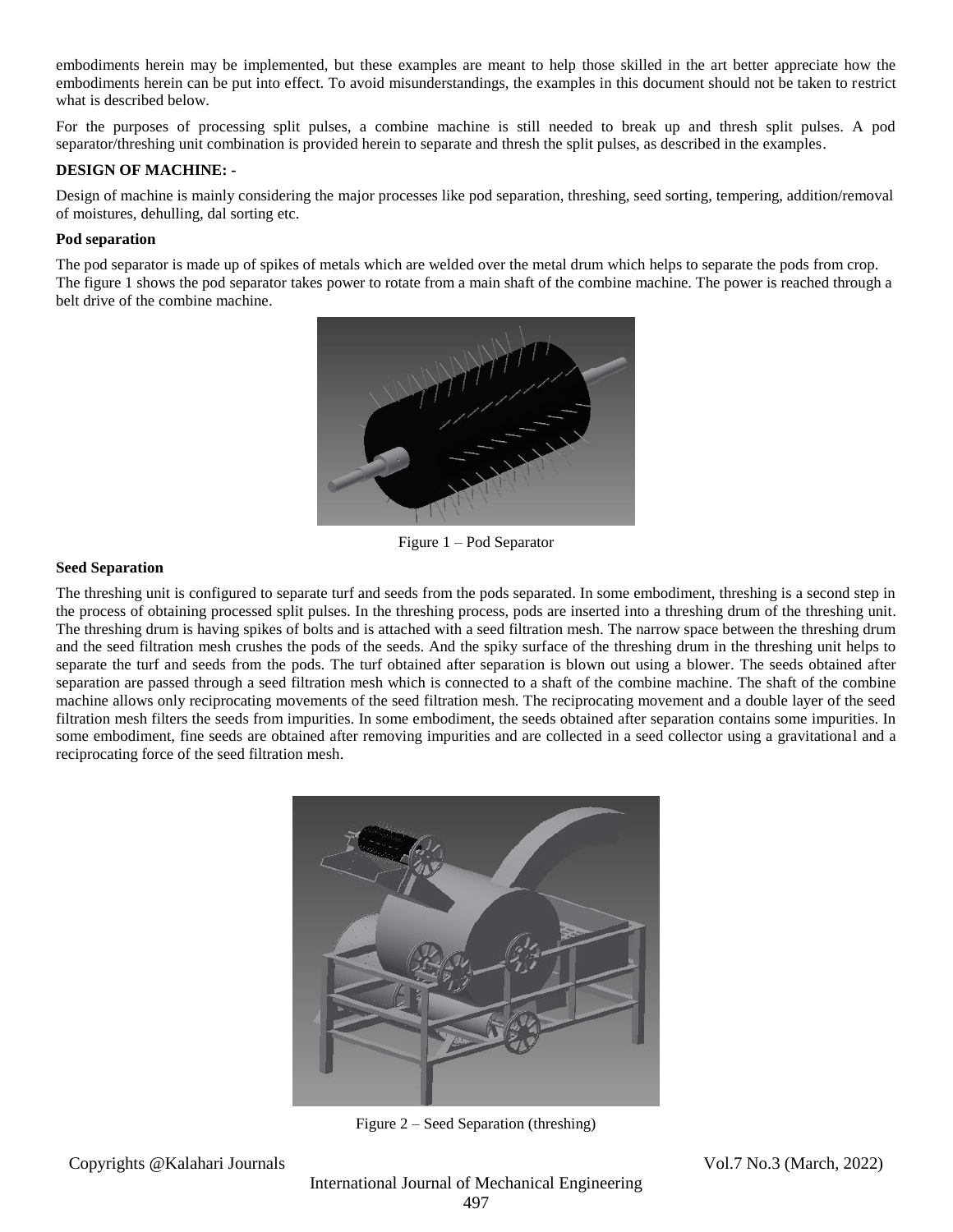## **Seed Tempering**

The fine seeds collected in the seed collector are then inserted into the rotating meshed cylinder which is configured to temper the seeds obtained at the threshing process. The rotating mesh cylinder having small screws are welded in the combine machine for a seed tempering process. The rotation and the mesh of the rotating mesh cylinder filter a muted seed from the good seeds. The good seeds obtained are further sent for a dehulling process. In some embodiment, the rotating mesh cylinder is driven by a motor attached to the threshing unit. The motor transmits the power to the rotating mesh cylinder using a v belt.



Figure 3 - Seed Sorting and Tempering

## **Adding Moisture/Removal of Moisture**

When the seeds obtained are dried beyond the required condition for dehulling, a mixture of additional water an oil are sprayed in the rotating mesh cylinder during the seed tempering process. In some embodiment, when the seeds are moist beyond the required conditions, a solar operated air dryer is used to remove the moisture and water from the seeds during the seed tempering process. In some embodiment, a moisture detecting sensor is place between the threshing unit and the rotating meshed cylinder to detect the presence of moisture in the seeds. In some embodiment, a moisture detecting sensor is place between the threshing unit and the rotating meshed cylinder to detect the presence of moisture in the seeds.

## **Dehulling**

The good seeds sent for a dehulling process are inserted into the emery roll dehuller. The emery roll dehuller is configured to split the seeds and remove hull from the seeds. In some embodiment, a rubbing action between the seed and the surface of the emery roll dehuller 108 removes the hull from the seeds. The rotating movement of the emery roll dehuller uniformly removes the hull and splits the seeds simultaneously. In some embodiment, the rubbing action between the seed and the surface of the emery roll dehuller over crushes some part of the seeds and coverts the seeds into a powder form. The powder of the seeds and the hull obtained are removed using the blower.

The split seeds obtained during a dehulling process are passed through a segregation mesh. The segregation mesh is configured to separate processed and un-processed seeds. The processed seeds obtained are collected in a pulse collector for further process of marketing. In some embodiment, the processed seeds are called pulses. The unprocessed seeds separated by the segregation mesh are sent back to the emery roll dehuller to repeat the dehulling process.

#### **Combined Machine**

Figure 4 and 5c- A flow chart of method of separating and threshing split pulses using the combine machine. At first step, pods are separated from legumes using a pod separator in some embodiment, a pod separator is used to separate pods from leguminous plants. At step, turf and seeds are separated from the pods using a threshing unit. In some embodiment, threshing is a process of loosening the edible part of the pods. After that the seeds are tempered using a rotating meshed cylinder. The rotating meshed cylinder is attached to a motor of the combine system. In some embodiment, the hull of the seeds is loosen during a seed tempering process through the rotating meshed cylinder. In next step, the seeds are split and hull from the seeds are removed using an emery roll dehuller. In some embodiment, the seed tempering and dehulling process are called as pulse milling process. At step, processed and un-processed seeds are separated using a segregation mesh.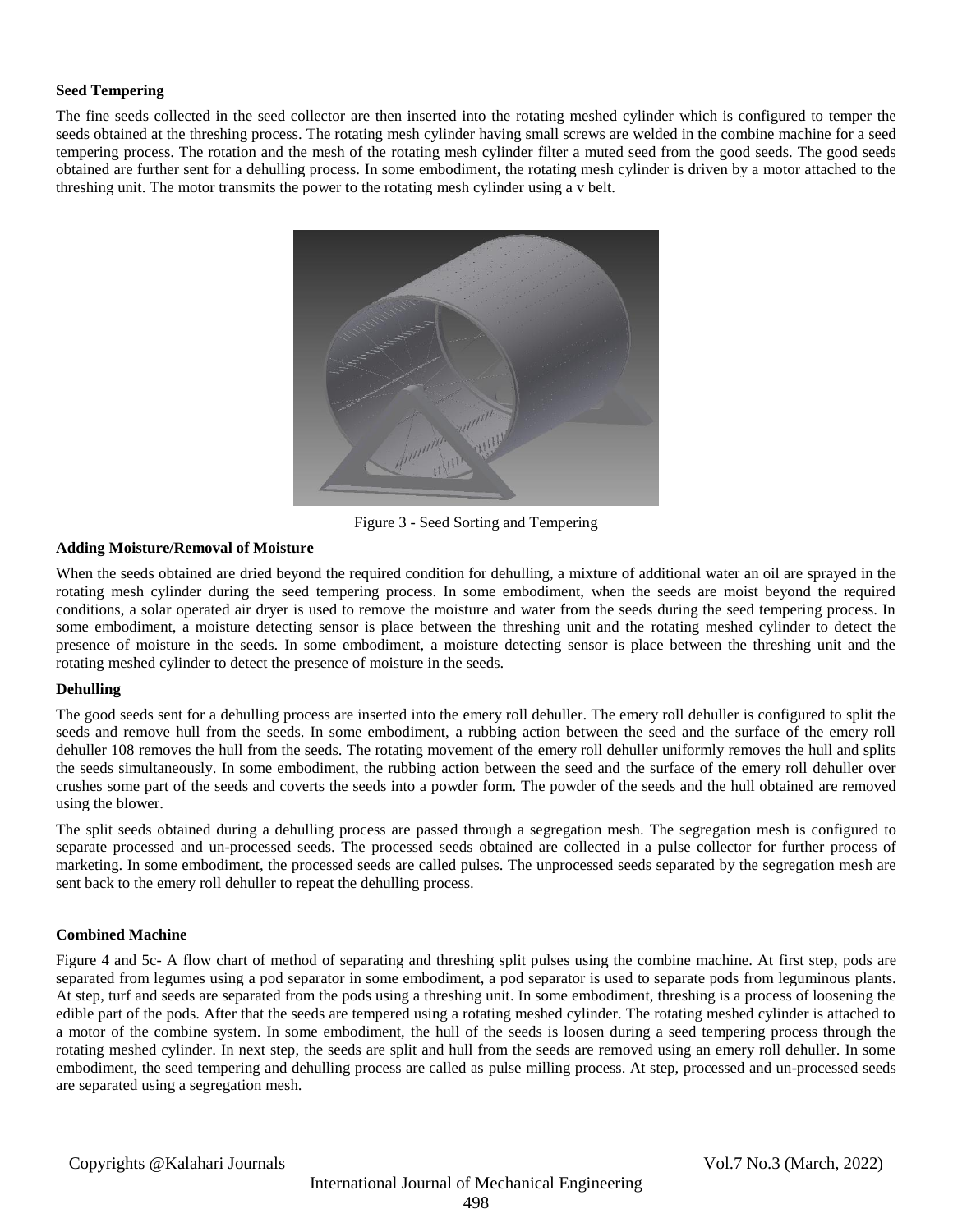

Figure – 4 Flow Diagram of Process



Figure – 5 CAD Model of process flow

# **Design Calculations**

By using standard formula following data obtain useful for fabrication of the experimental setup,

# **Result Data of Shelling Shaft**

| Parameter                      | Symbol         | Value   | Unit  |
|--------------------------------|----------------|---------|-------|
|                                |                |         |       |
| Weight of shelling cylinder    | Wс             | 158     | N     |
| Weight of pulley               | Wp             | 314     | N     |
| Weight of fan blade            | WF             | 69.22   | N     |
| Speed of cylinder pulley       | N <sub>2</sub> | 302     | rpm   |
| Angle of lap of smaller pulley | $\theta$       | 2.15    | rad   |
| Tension in tight sight         | T1             | 182.335 | N     |
| Tension in slack sight         | T2             | 85.72   | N     |
| Maximum bending moment         | Mb             | 140.771 | $N-m$ |
| Maximum torsional moment       | Mt             | 23.187  | $N-m$ |
| Permissible shear stress       | τ              | 82.8    | MPa   |
| Diameter of shaft              | d              | 25      | mm    |

Copyrights @Kalahari Journals Vol.7 No.3 (March, 2022)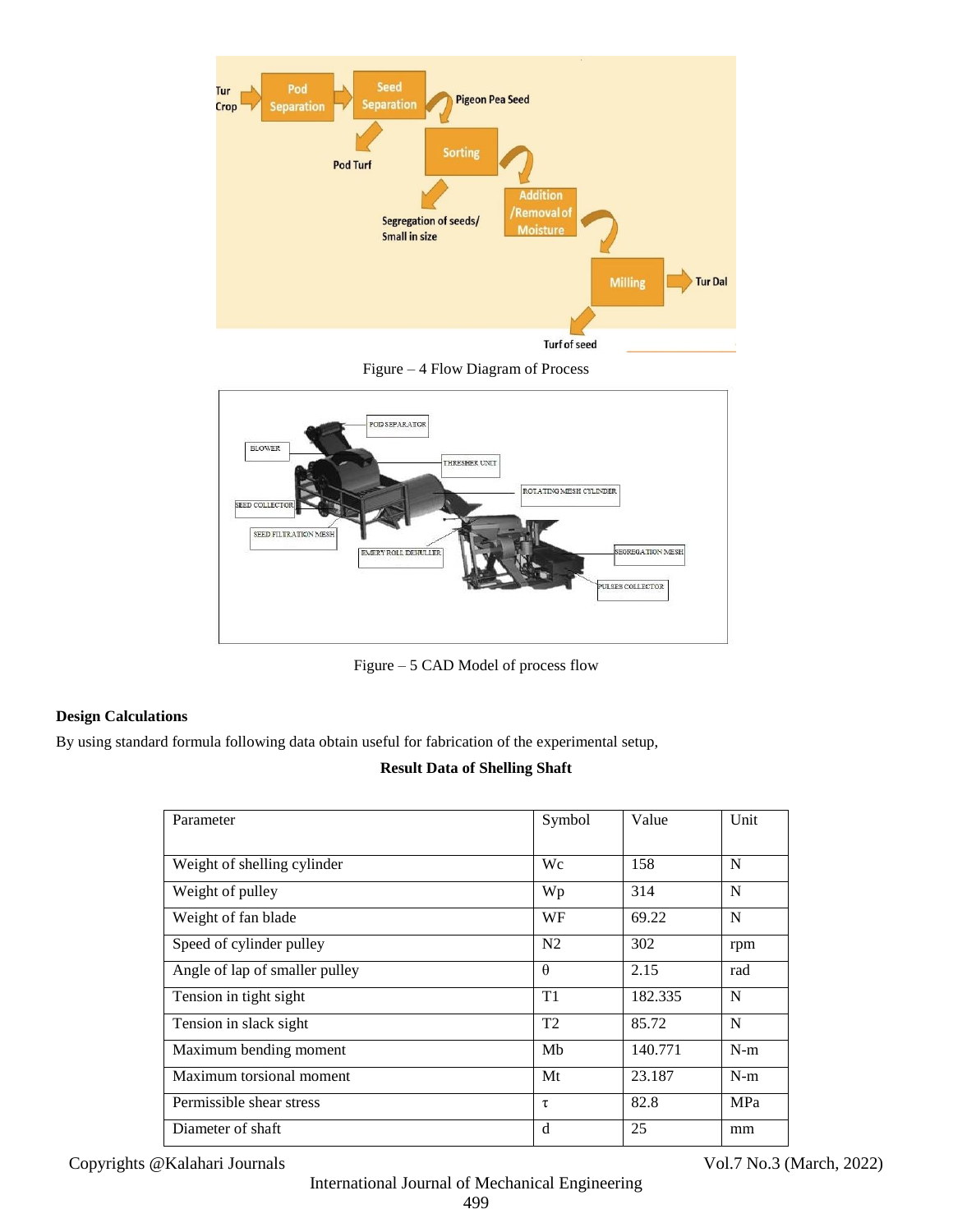## **Design of Flywheel**

# 1. THRESHER MACHINE SPECIFICATION Type: Spike Tooth. Feeding System: Hopper Power Required: 3.5 H.P.

Flywheel: Single

RPM: 900 Drive: Belt

2. Material Property of flywheel

Material ---- gray cast iron

Density ( $\rho$ ) = 7200 kg/m<sup>3</sup>

Young's modulus =710GPA

Poisons ratio (υ) =  $0.28$ 

3. Geometrical Property

Outer diameter of flywheel = 31 inch= 787 mm

Diameter of shaft  $= 1$  inch  $= 25$  mm

mass of flywheel (m)  $= 96$  Kg

Radius of gyration(k)  $= 22.53$  inch  $= 576.256$  mm





All Dimensions are in inch

Fig. Drawing of flywheel

# 1. **Various Functional values flywheel**

Angular velocity (ω) =  $2 \times \pi \times N/60$ 

 $= 2 \times π \times 900 / 60$  ω

 $= 94.25$  rad/sec

Moment of Inertia (I)= mass  $X k^2$ 

$$
= 125 \text{ X } (576.25)^2
$$

 $= 41.436$  kg- $m<sup>2</sup>$ 

Surface speed  $(Vs) = \pi \times D \times N / 60$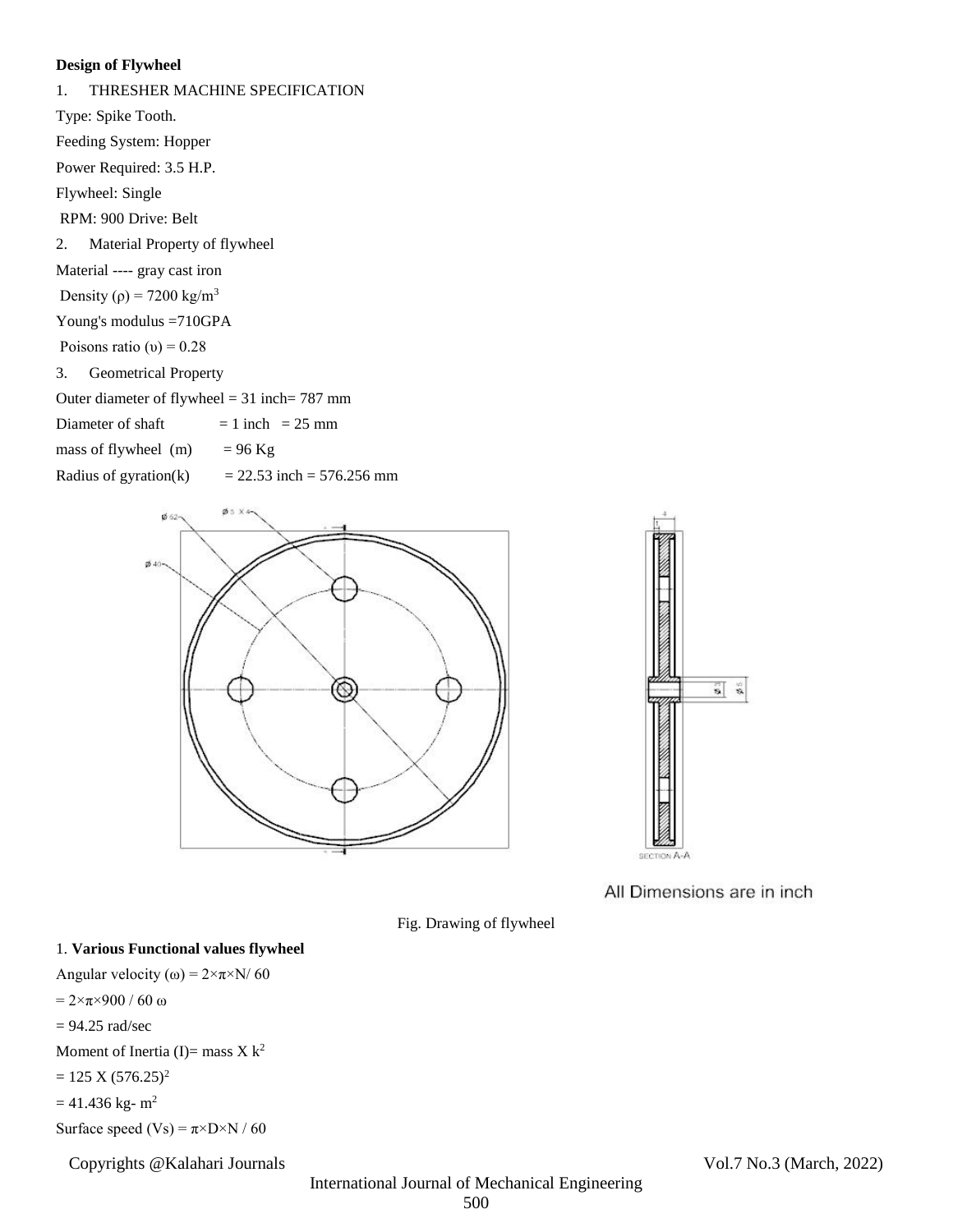$=\pi \times 0.786 \times 900/60$ Vs= 37.06 m/s Energy stored in flywheel (Ek) =  $\frac{1}{2} \times$  Itotal $\times \omega^2$  $= 1/2 \times 41.436 \times 99.25^2$  $Ek = 0.2041$  MJ Specific energy  $(Ek,m)$  = Ek/Mtotal  $= 0.2041/ 125 = 0.00163$  MJ/kg Energy Density ( Ek,v)  $=$  (Ek/ Mtotal)× ρ  $= 0.00163 \times 7200$  $=11.736$  MJ/ m<sup>3</sup>

## **Design of Experimentations:-**

For mathematical modelling we are using backinghum Pi method is used, in which grouping of n parameters they can arranged into nm parameters independent dimensionless ratios (term as  $\pi$  parameters) the numbers normally equal to minimum number of dimensions. Log-log plot is two dimensional graph of numerical data that uses logarithmic scales on both horizontal and vertical axes.

| Variable  | Name of Variable        | Unit              | MLT form           | Form of Variable |
|-----------|-------------------------|-------------------|--------------------|------------------|
| ${\bf F}$ | feed rate               | kg/hr             | $M^{1}L^{0}T^{-1}$ | Independent      |
| A         | Angle of feeding        | Radian            | $M^0L^0T^0$        | Independent      |
| a         | air flow rate           | m/s               | $M^0L^1T^{-1}$     | Independent      |
| N         | Speed                   | RPM-              | $M^0L^0T^{-1}$     | Independent      |
| Dm        | Mean Diameter of Roller | m                 | $M^0L^1T^0$        | Independent      |
| $\rho_b$  | <b>Bulk Density</b>     | kg/m <sup>3</sup> | $M^{1}L^{-3}T^{0}$ | Independent      |
| PR        | Production rate         | kg/hr             | $M^{1}L^{0}T^{-1}$ | Dependent        |
| μ         | Moisture rate           | Kg/Kg of dry air  | $M^0L^0T^0$        | Dependent        |

Following parameters are considering for design of experimentations:

## **Formation of Pi Terms**

Total Variable  $= 8$ No. of Pi term  $= 8 - 3 = 5$  $\pi_{01} = P.R.$  $\pi_{02}$  = Moisture Repeating Variable =  $D_m$ ,  $\rho_b$ , N

# 501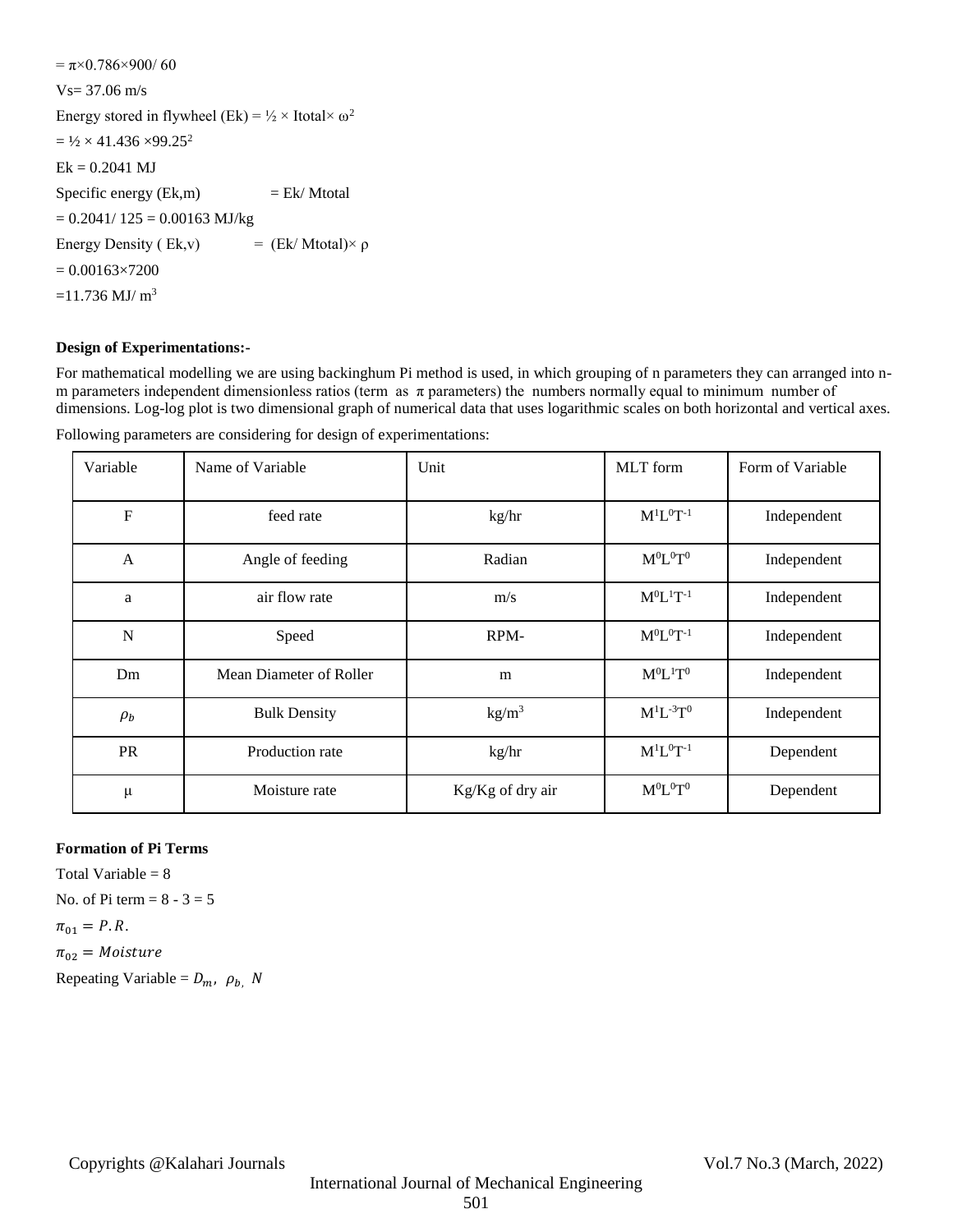| Pi-term                                | Dependent / Independent |
|----------------------------------------|-------------------------|
| $\pi_1 = \frac{f}{\rho_b D_m^3 N}$     | Independent             |
| $\pi_2 = A$                            | Independent             |
| $\pi_3 = \frac{aN}{D_m}$               | Independent             |
| $\pi_{01} = \mu$                       | Dependent               |
| $\pi_{02} = \frac{PR}{\rho_b D_m^3 N}$ | Dependent               |

## **Mathematical Formula**

 $\pi_{01}$ =0.02809X  $\pi_1^{-1.8533}$ X  $\pi_2^{-0.64801}$ X  $\pi_3^{-0.4189}$  $\pi_{02}$ =0.0001023X  $\pi_1$ <sup>0.02354</sup>X  $\pi_2$ <sup>-0.0023</sup>X  $\pi_3$ <sup>-0.000035</sup>

#### **Experimental Results:**

The actual experimentation done on fabricated experimental setup, the variables are taken during experimentation are speed of motor, feed rate, angle of feed, air flow rate and output of the process is measured in the production rate per hour. The graph indicates the various variable taken into consideration during experimentation at various reading production rate is measured. The result of actual experimentation shown by graph 1- 12.



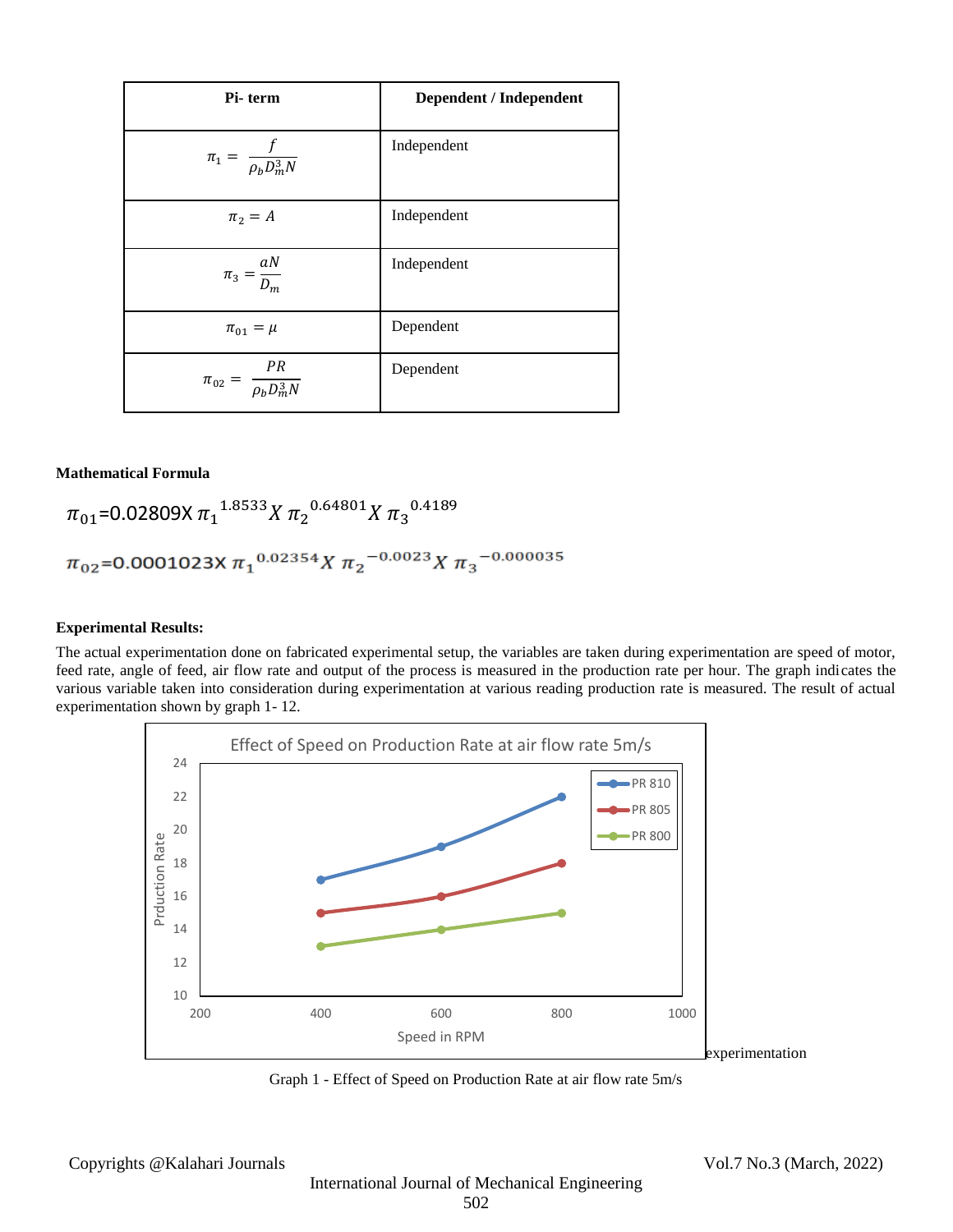

Graph 2- Effect of Speed on Production Rate at air flow rate 10m/s



Graph 3 - Effect of Speed on Production Rate at air flow rate 15m/s



Graph 4 - Effect of Air Flow Rate on Production Rate at Speed of 400 rpm

Copyrights @Kalahari Journals Vol.7 No.3 (March, 2022)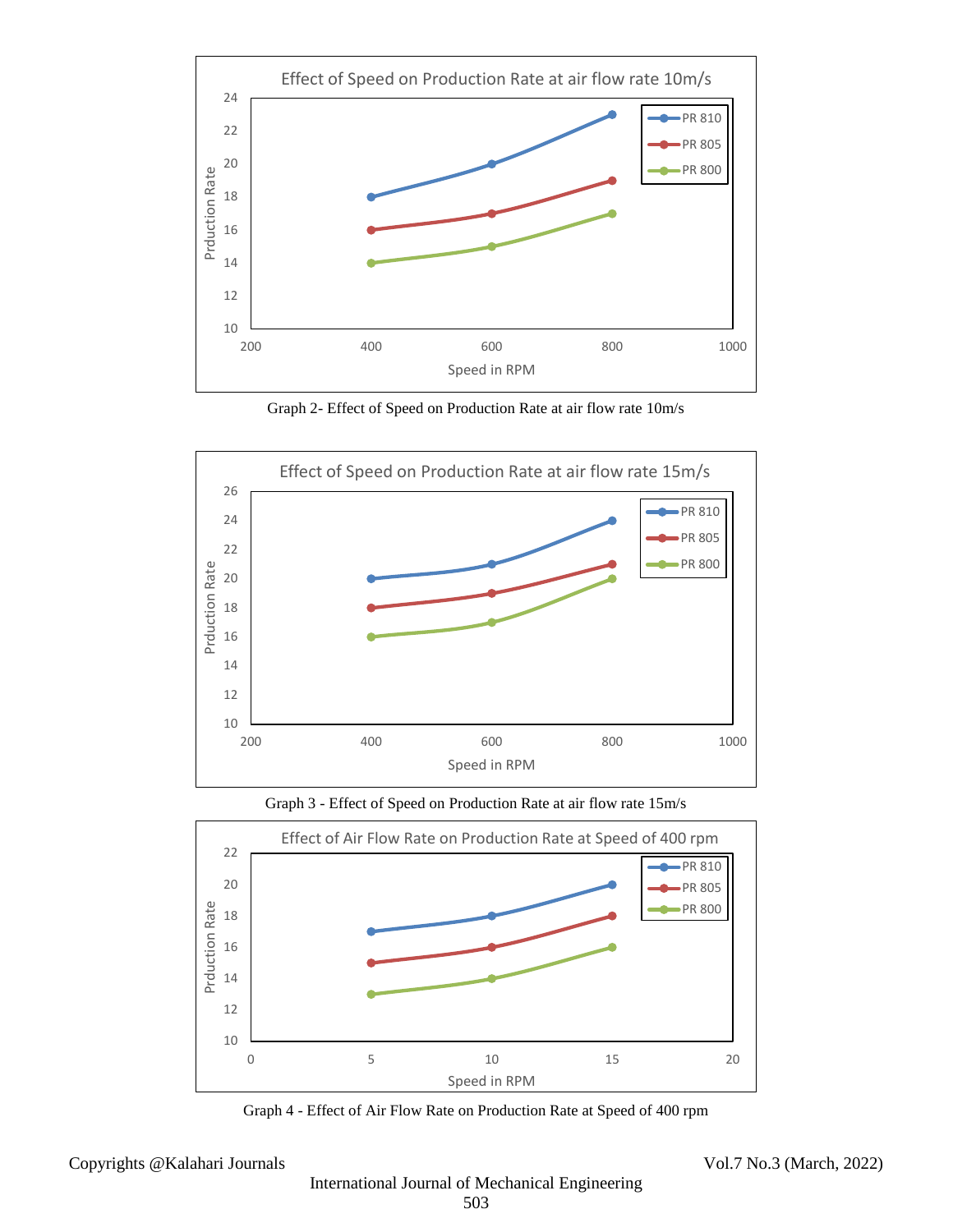

Graph 5 - Effect of Air Flow Rate on Production Rate at Speed of 600 rpm







Graph 7 - Effect of Angle on Production Rate at feed rate 150 kg/hr

Copyrights @Kalahari Journals Vol.7 No.3 (March, 2022)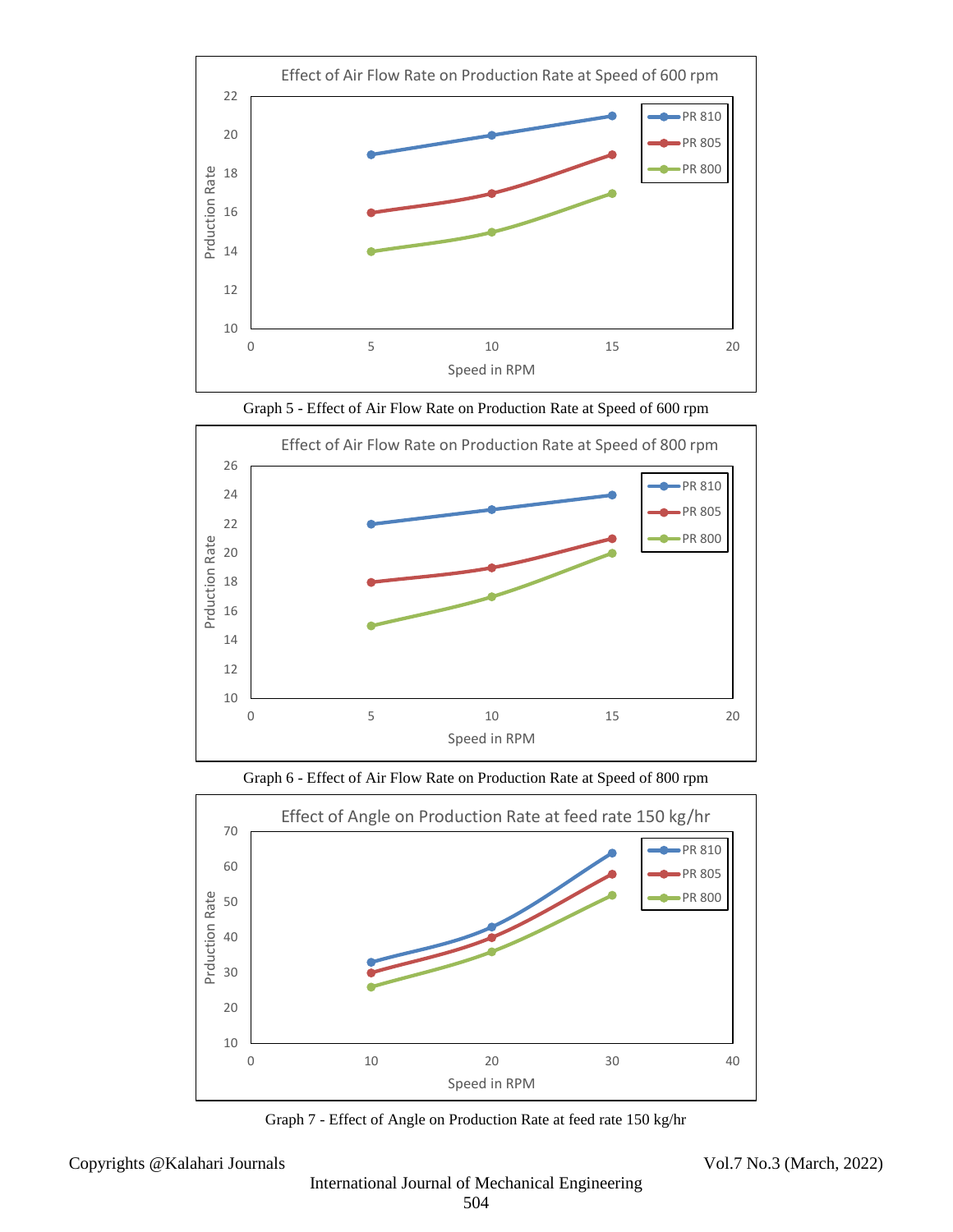









Graph 10 - Effect of Feed Rate on Production Rate at angle of  $10^0$ 

Copyrights @Kalahari Journals Vol.7 No.3 (March, 2022)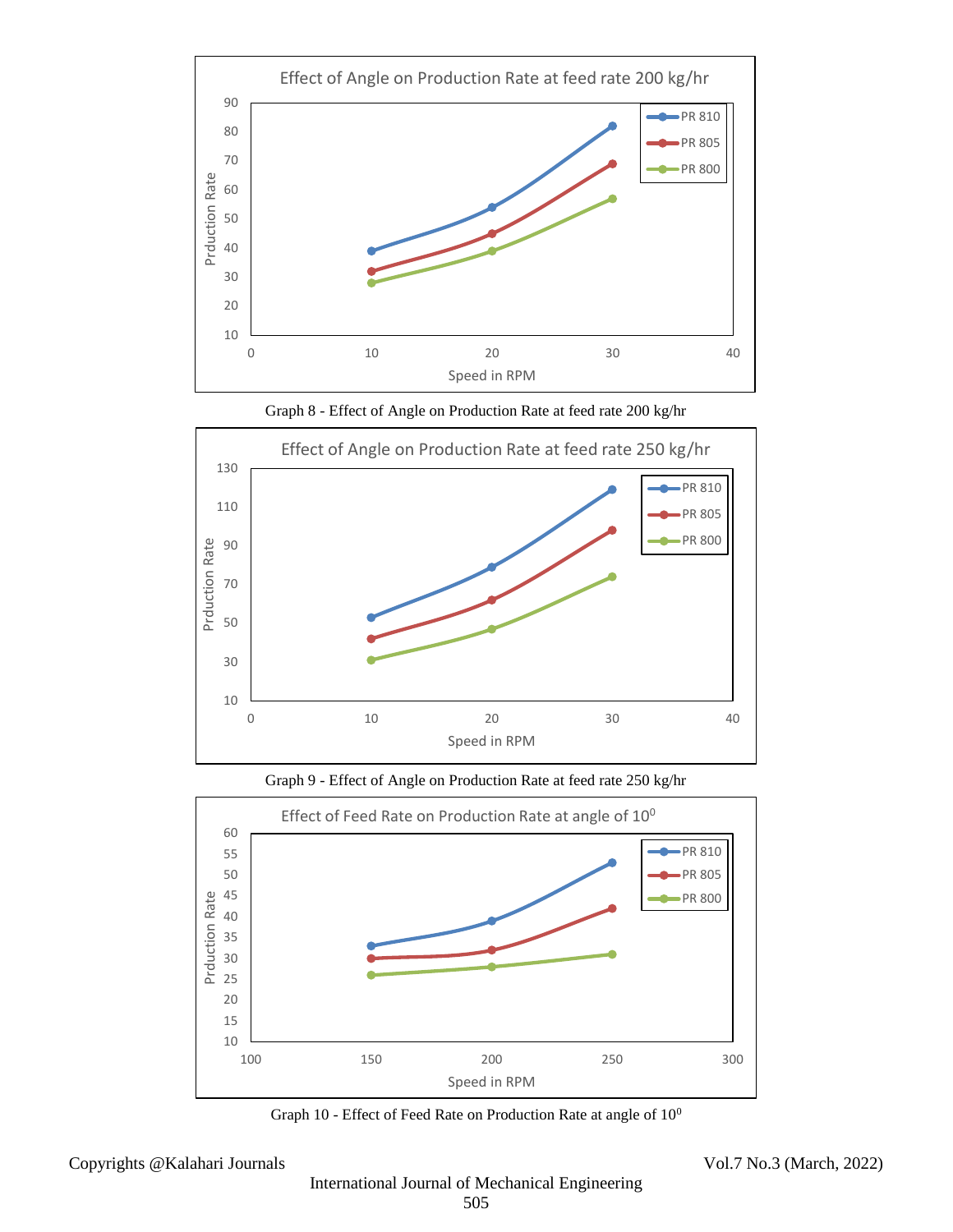

Graph 11- Effect of Feed Rate on Production Rate at angle of  $20^0$ 



Graph 12 - Effect of Feed Rate on Production Rate at angle of  $30^0$ 

#### **Result and discussions:**

Process is combining the two process and main output is production rate of the machine for tur dal, the actual production rate is calculated by experimentation. On the other hand results are calculated through derived formula. By experimentation or through mathematical modelling when variables changing its value, we get different output. The optimized process can be developed by using more combination of results which is useful for future perspective. The optimized process guiding the combination of operations of tur dal making processes in future.

#### **References:**

- 1. Sheahan, C.M., Plant guide for pigeonpea (Cajanus cajan). USDA-Natural Resources Conservation Service, Cape May Plant Materials Center. Cape May, 2012 NJ. 08210.
- 2. Niteen T Kakade, Dr Achal Shahare, Dr. G K Awari, Overview of threshing and dehulling technology of pulses and pigeon pea, Design Engineering(Toronto), ISSN: 0011-9342 | Year 2021
- 3. Pengfei Hu and Chia-kan Chang, Research on optimize application of Buckingham Pi theorem to wind tunnel test and its aerodynamic simulation verification, The 2020 Spring International Conference on Defence Technology, IOP Publishing, 1507